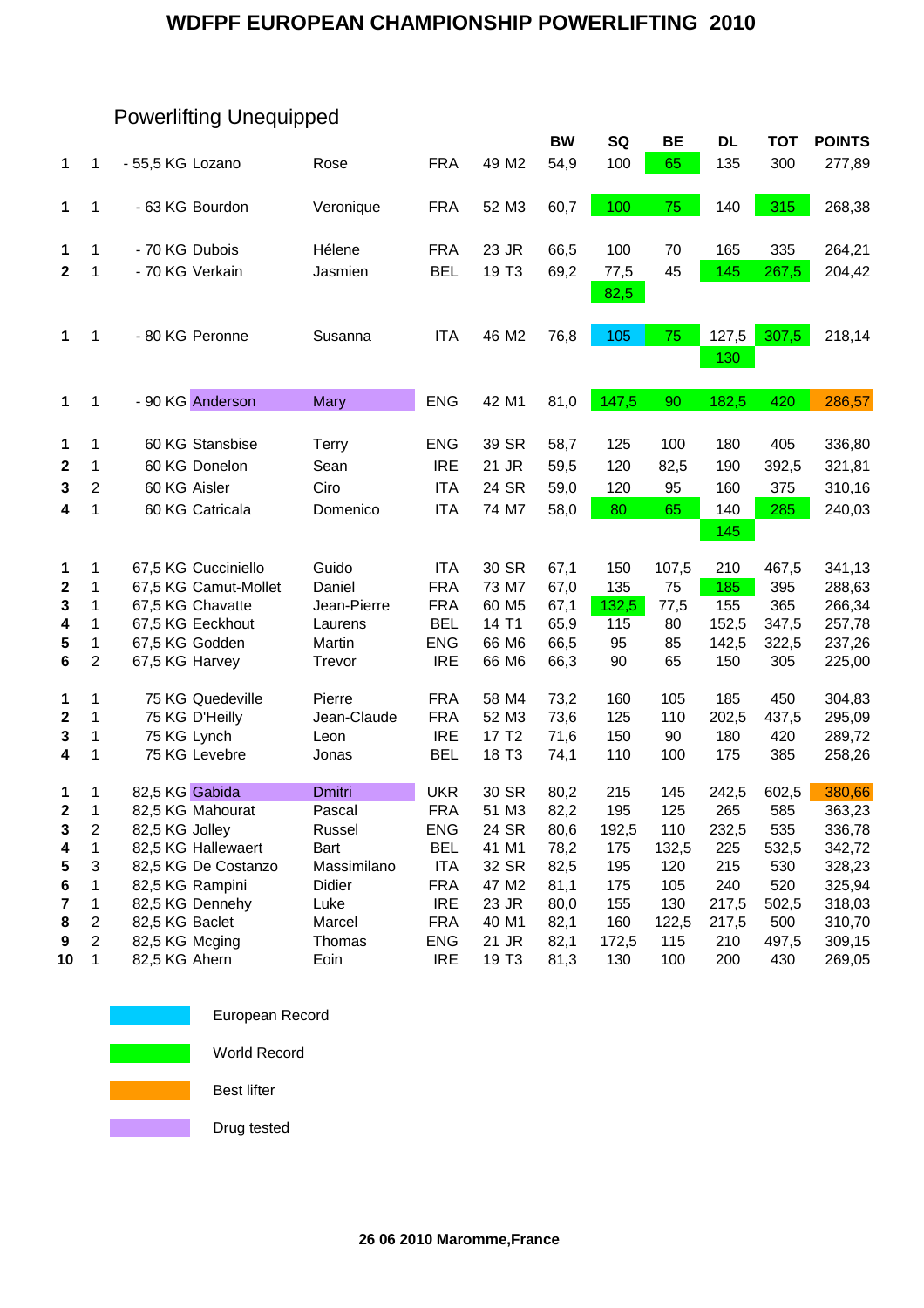#### **WDFPF EUROPEAN CHAMPIONSHIP POWERLIFTING 2010**

# Powerlifting Unequipped

|                         |                |                   |               |            |                   | <b>BW</b> | <b>SQ</b> | <b>BE</b> | <b>DL</b> | <b>TOT</b>       | <b>POINTS</b> |
|-------------------------|----------------|-------------------|---------------|------------|-------------------|-----------|-----------|-----------|-----------|------------------|---------------|
| 1                       | 1              | 90 KG Lowe        | Mark          | <b>ENG</b> | 38 SR             | 89,0      | 230       | 155       | 235       | 620              | 365,37        |
| $\mathbf{2}$            | 1              | 90 KG Verbeke     | Beny          | <b>BEL</b> | 44 M1             | 84,5      | 177,5     | 120       | 292,5     | 590              | 359,49        |
|                         |                |                   |               |            |                   |           |           |           | 2007      |                  |               |
| 3                       | 1              | 90 KG Zhmud       | Andrriy       | <b>UKR</b> | 20 JR             | 86,0      | 210       | 137,5     | 230       | 577,5            | 347,77        |
| 4                       | 1              | 90 KG Tucker      | Adrian        | <b>ENG</b> | 48 M2             | 85,3      | 190       | 132,5     | 240       | 562,5            | 340,59        |
| 5                       | $\overline{2}$ | 90 KG Valfrey     | Patrick       | <b>FRA</b> | 45 M2             | 87,6      | 180       | 142,5     | 227,5     | 550              | 327,36        |
| 6                       | $\overline{2}$ | 90 KG Certain     | Joseph        | <b>FRA</b> | 40 M1             | 87,9      | 180       | 150       | 220       | 550              | 326,65        |
| $\overline{\mathbf{r}}$ | $\overline{c}$ | 90 KG Carpo       | Massimo       | <b>ITA</b> | 32 SR             | 88,1      | 180       | 135       | 235       | 550              | 326,15        |
| 8                       | 3              | 90 KG Certain     | Michel        | <b>FRA</b> | 43 M1             | 89,6      | 180       | 122,5     | 242,5     | 545              | 319,86        |
| 9                       | 1              | 90 KG Korotkov    | Artjom        | <b>EST</b> | 18 T <sub>3</sub> | 88,4      | 150       | 125       | 210       | 485              | 287,02        |
| 10                      | 3              | 90 KG Goethals    | <b>Dries</b>  | <b>BEL</b> | 24 SR             | 84,7      | 120       | 120       | 175       | 415              | 252,44        |
|                         | <b>11 OUT</b>  | 90 KG Cowzer      | Gavin         | <b>IRE</b> | 22 JR             | 89,3      | 185       | 115       | $\pmb{0}$ | $\boldsymbol{0}$ | 0,00          |
|                         |                |                   |               |            |                   |           |           |           |           |                  |               |
| 1                       | 1              | 100 KG Mitchel    | John          | <b>ENG</b> | 51 M3             | 100,0     | 250       | 150       | 282,5     | 682,5            | 378,11        |
| $\boldsymbol{2}$        | 1              | 100 KG Rondeaux   | Gilles        | <b>FRA</b> | 40 M1             | 96,5      | 210       | 160       | 230       | 600              | 337,98        |
| 3                       | 1              | 100 KG Hubert     | Gilles        | <b>FRA</b> | 45 M2             | 99,1      | 187,5     | 150       | 230       | 567,5            | 315,70        |
| 4                       | 1              | 100 KG Theyssens  | Martin        | <b>BEL</b> | 70 M7             | 90,5      | 140       | 102,5     | 147,5     | 390              | 227,82        |
|                         |                |                   |               |            |                   |           |           |           | 148       |                  |               |
| 1                       | 1              | 110 KG Hickey     | James         | <b>IRE</b> | 33 SR             | 109,9     | 240       | 160       | 300       | 700              | 375,62        |
| $\mathbf 2$             | 1              | 110 KG Stanislaus | <b>Stev</b>   | <b>ENG</b> | 46 M2             | 109,4     | 220       | 152,5     | 280       | 652,5            | 350,52        |
| 3                       | 1              | 110 KG Przedmolek | <b>Michal</b> | POL        | 22 JR             | 108,0     | 230       | 145       | 240       | 615              | 331,55        |
| 4                       | 2              | 110 KG Nicli      | Claude        | <b>FRA</b> | 45 M2             | 105,4     | 220       | 137,5     | 225       | 582,5            | 316,36        |
| 5                       | 1              | 110 KG Green      | Malcom        | <b>ENG</b> | 57 M4             | 103,9     | 185       | 110       | 210       | 505              | 275,58        |
| 1                       | 1              | 125 KG Pilling    | Leslie        | <b>ENG</b> | 55 M4             | 116,3     | 230       | 135       | 250       | 615              | 326,07        |
| $\mathbf 2$             | 1              | 125 KG Duflon     | David         | <b>BEL</b> | 35 SR             | 111,4     | 130       | 145       | 155       | 430              | 230,01        |
|                         |                |                   |               |            |                   |           |           |           |           |                  |               |
| 1                       | 1              | 145 KG Kelly      | <b>TOM</b>    | <b>ENG</b> | 29 SR             | 140,6     | 270       | 185       | 300       | 755              | 379,54        |



Drug tested